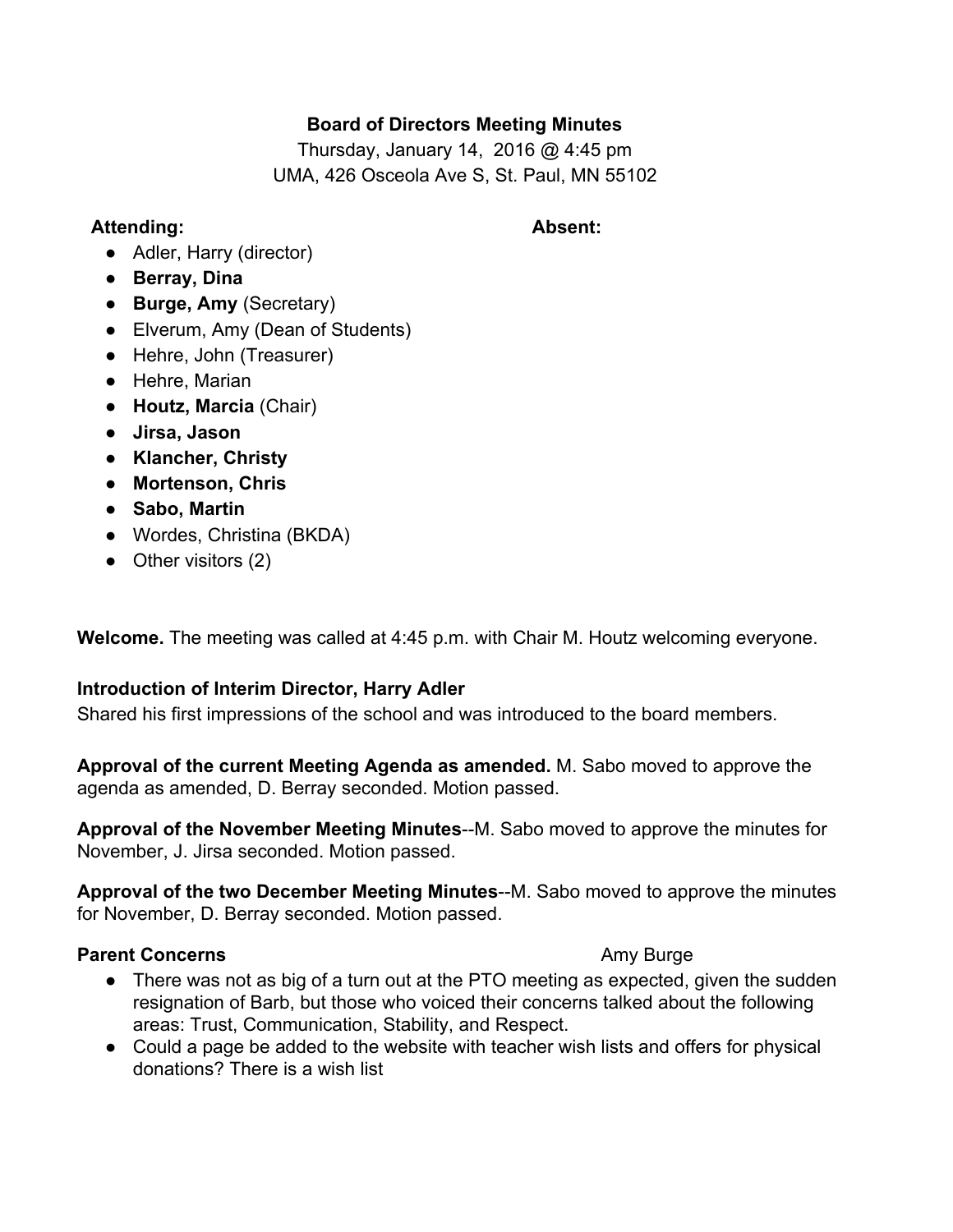## **Finance Report.** The **Report** Service Service Service Service Service Service Service Service Service Service Service Service Service Service Service Service Service Service Service Service Service Service Service Service

Nothing significant to report. We seem to be on track with spending according to our budget.

A. Burge motioned to accept the financial report. M. Sabo seconded. Motion passed.

The state of Minnesota requires that there be a designated official with the authority to assign job duties to the school staff. This is called the IOWA. A motion needs to be made to identify Harry Adler, our Executive Interim Director, as our IOWA designee. D. Berray made the motion. M. Sabo seconded. Motion passed.

M.Sabo motioned to designate Harry Adler the authority to pay bills and take care of school orders. D. Berray seconded. Motion passed.

# **Director's Report Amy Elverum**

- $\bullet$  Enrollment--271 ADMs (64-6th, 73-7th, 108-8th, 10-9th, 16-11th) Information sessions in January had 45 families in attendance. There is a Charter School fair on January 23rd at St. Paul College 9a-12noon.
- High School Update---Program of Study and Course Catalog has been printed and is on the UMA website. Thank you, Chris Mortenson for putting all that together. There was a meeting with current 8th grade families and 20 attended.
- Staffing
	- Harry Adler (Interim Director)
	- Kate Needleman (Office Manager--hourly to salaried position change)
	- Abbe Payton (Advancement Position)
	- Leana Stone will be out 1/8/16-4/11/16 (maternity)
	- There is a posting for a Special Ed Para and a Food Service Server
	- There is also a posting for an Office Business Manager position
	- Decisions on teacher staffing for next year will also be considered.
- The financial committee needs to start meeting to discuss the budget for next year, taking into consideration the number of new 6th graders.
- The facilities committee is going to reconvene to start looking at a new building for the 2017-18 school year as we expand.

**Policy of Gender Inclusion--A gender inclusion policy needs to be adopted in order to** meet the needs of all students. Heidi, our social worker, is planning to hold some staff development in order to train staff. The policy that we are looking at adopting is being used at St. Paul Public Schools. There were concerns being raised about the mixed age students sharing a restroom with someone of the opposite sex because of gender identity. We will adopt a policy that follows the Minnesota state law. We will revisit this at our February meeting.